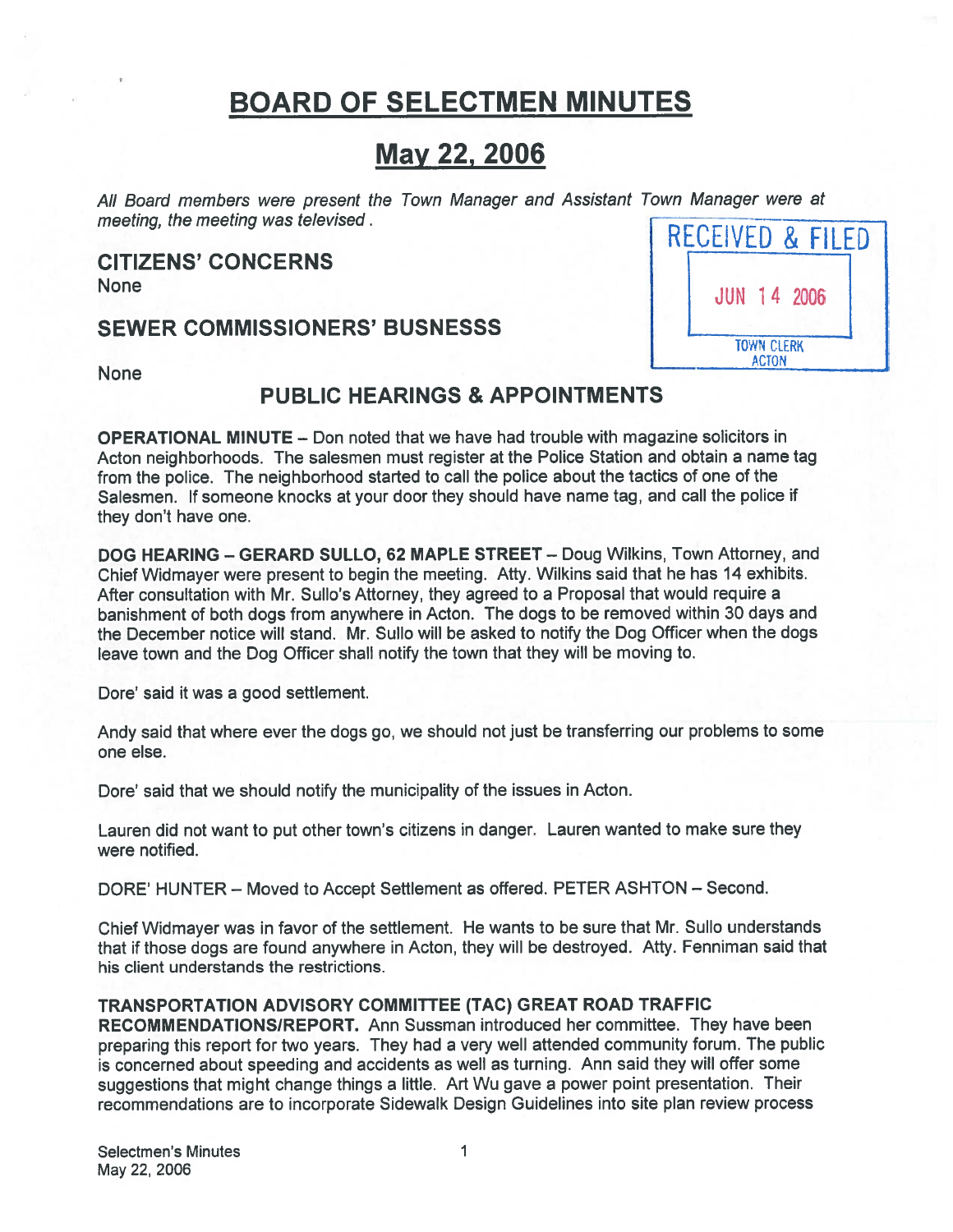and TAC or other bodies be advised to develop other strategies to address Great Road Transportation issues.

Lauren asked about the lighting and tree buffer preference, they felt that they would show it how it could be. In some cases they might not have trees. Lauren wanted to see safe crossings.

Andy talked about keeping your options open for design and start first with safety features. Andy spoke about brick side walks and how well they looked. Don noted the cost of this type of material as well as ADA requirements made its cost high.

Dore' noted the sidewalks that meander would be tuff for the maintenance of the sidewalks, such as plowing. Dore' noted that Mass Highway should be notified of where we want the sidewalks and let them know what we suggest.

Peter was glad to see the terrific repor<sup>t</sup> and he asked about the implementation and trying to work better with Mass Highway. Peter agreed that we should be going forward with crosswalks and putting in the stop light at the Brookside Mall. It will be easier to install there instead of Concord Road and it is already paid for. Peter suggested getting the feed back on the Brookside Mall stop light.

Don will notify Mass Highway about the conditions at the Brookside Mall that has to be complete by November 2007.

SEPTIC SYSTEM TITLE V WAIVERS ISSUES, FLINTISPENCER ROAD NEIGHBORHOOD Bill McGuiness of the Board of Health spoke about Title V waivers for the Flint/Spencer Road Neighborhood. The Board of Health discussed the waivers and suggested two year waivers vs. five. They want the Town Council's opinion revised. The Board of Health was concerned that they might have to withdraw waivers. It is very difficult to have people install <sup>a</sup> compliant system and then ask them to hookup. The Board of Health felt that <sup>a</sup> two year waiver would allow us to ge<sup>t</sup> status of the District with DEP and would allow those people to design and raise monies. And if it goes smoothly, they would alter the Waiver.

Don spoke about the motion being written with the waiver in mind. Don was troubled to anticipate funding within <sup>a</sup> year. Counsel has indicated that the BOH has the five year option and DEP can extend it further than 5 years.

Andy Munro wanted to have <sup>a</sup> longer waiver because of the uncertainty of selling homes

Don Barron — Was in favor of the five year term.

33 Tuttle supports the five year would make it easier with selling the property.

Andy Munro asked about the installation of private systems and that they might loose the suppor<sup>t</sup> for sewers if an owner had just installed <sup>a</sup> system that is working.

Dore' noted that he did not feel it would be ready in 2 years. We need to ge<sup>t</sup> design money ge<sup>t</sup> <sup>a</sup> design and ge<sup>t</sup> DEP to issue permits which could take another year. He does not think we will have <sup>a</sup> shovel in the ground. Dore' felt the Town should issue 5 year waivers.

Peter agreed with the rest of the Board that we would recommend and suppor<sup>t</sup> the five year waiver.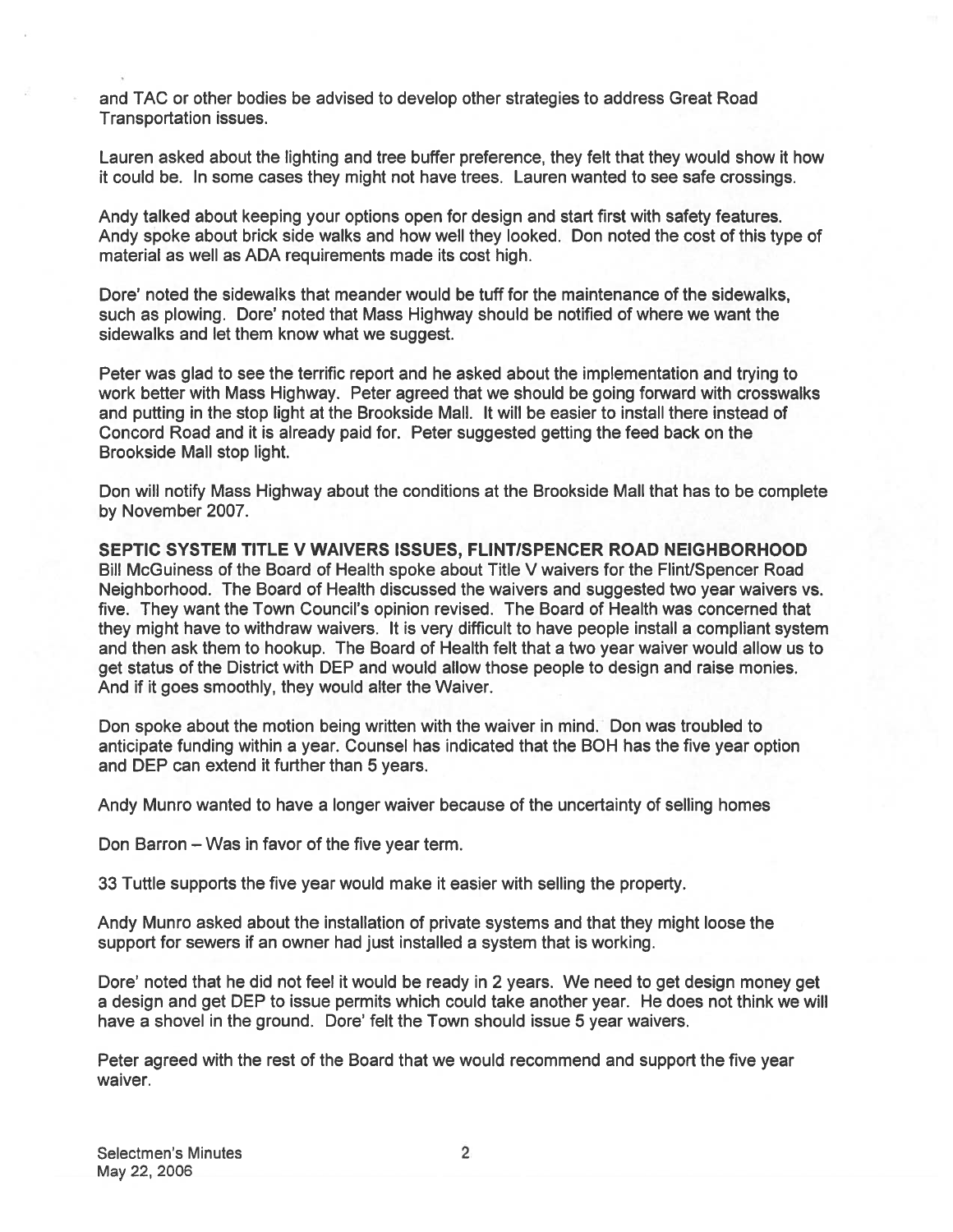Lauren reiterated that we will be going forward when approved. Town Meeting was promised things. An education program needs to be developed.

Walter said that it makes sense to have the five year waivers. He asked that Bill bring the Board suggestions back to the Board of Health in suppor<sup>t</sup> of the five year waiver.

## SELECTMEN'S BUSINESS

WATER RESOURCES ADVISORY COMMITTEE — The group will be disbanded as the task has been completed and they will be having <sup>a</sup> new committee formed to shepherd the next stages of WWT Treatment area. The memo is just an outline of <sup>a</sup> steering committee to including feasibility and <sup>a</sup> planning phase with sub-groups in needs area. They have received <sup>a</sup> letter from Art Gagne's outlining he added input. He felt we should not limit the number of people in the areas and in the sub-groups. Lauren said they want to have an extended larger committee representation.

Andy added that Art's comments were very good. He said we will need <sup>a</sup> substantial number of volunteers as this could require larger committee participation. Andy felt we needed to define what the next steps and key issues are and what does the current committee think.

Dore' noted that the Public Safety Building Committee had no trouble with the size of the group. He suggested that we find people from the needs area. Andy felt we needed to discuss the public input.

Peter said that goals and objectives needed to be discussed at their first meeting. Peter was not sure we needed business owner or EDIC and would rather felt that an odd number. He agreed that Art's suggestion of adding the ACHC.

Lauren said that West Acton Village would include the HDC members as it is an Historic area.

Walter asked how many subgroups in the neighborhood. Andy said that they don't really know at this point how many would be involved. He said it needed to be fleshed out in the committee.

Walter asked about the number of Selectmen on the committee. He felt we have to have two selectmen on the Committee. Dore' said that it was important to keep both on. Walter said that next steps will need to be fleshed out.

SEALER OF WEIGHTS AND MEASURES, FEE INQUIRY — Walter discussed the fee charged by the Sealer of Weights at Idlywilde Farms. Don noted that Doug Halley gave <sup>a</sup> very good outline of the charges. Peter said that Doug has done <sup>a</sup> grea<sup>t</sup> job explaining how the costs have risen. Peter said he would recommend <sup>a</sup> letter to be sent simply summarize the rationale in Doug's memo. All the Board agreed. It was noted that the fees have not gone up in six years. The Manager was asked to draft <sup>a</sup> cover letter for the Chairman's signature including the back up for Mr. Napoli.

TJ O'GRADY MEMORIAL SKATEBOARD PARK - Don updated the Board on the schedule of the delivery of the ramps. The committee hired <sup>a</sup> consultant from New Hampshire to review and test the welds. They have tested out. Don will be contracting with the Vendor to do extended reviews.

The TI O'GRADY representatives requested permission for sponsor signs at the Park and the will be 4 feet high and don't expec<sup>t</sup> more than 10 to 20 signs. Don to look into Veteran's park issue of signs and what they do and how it is controlled.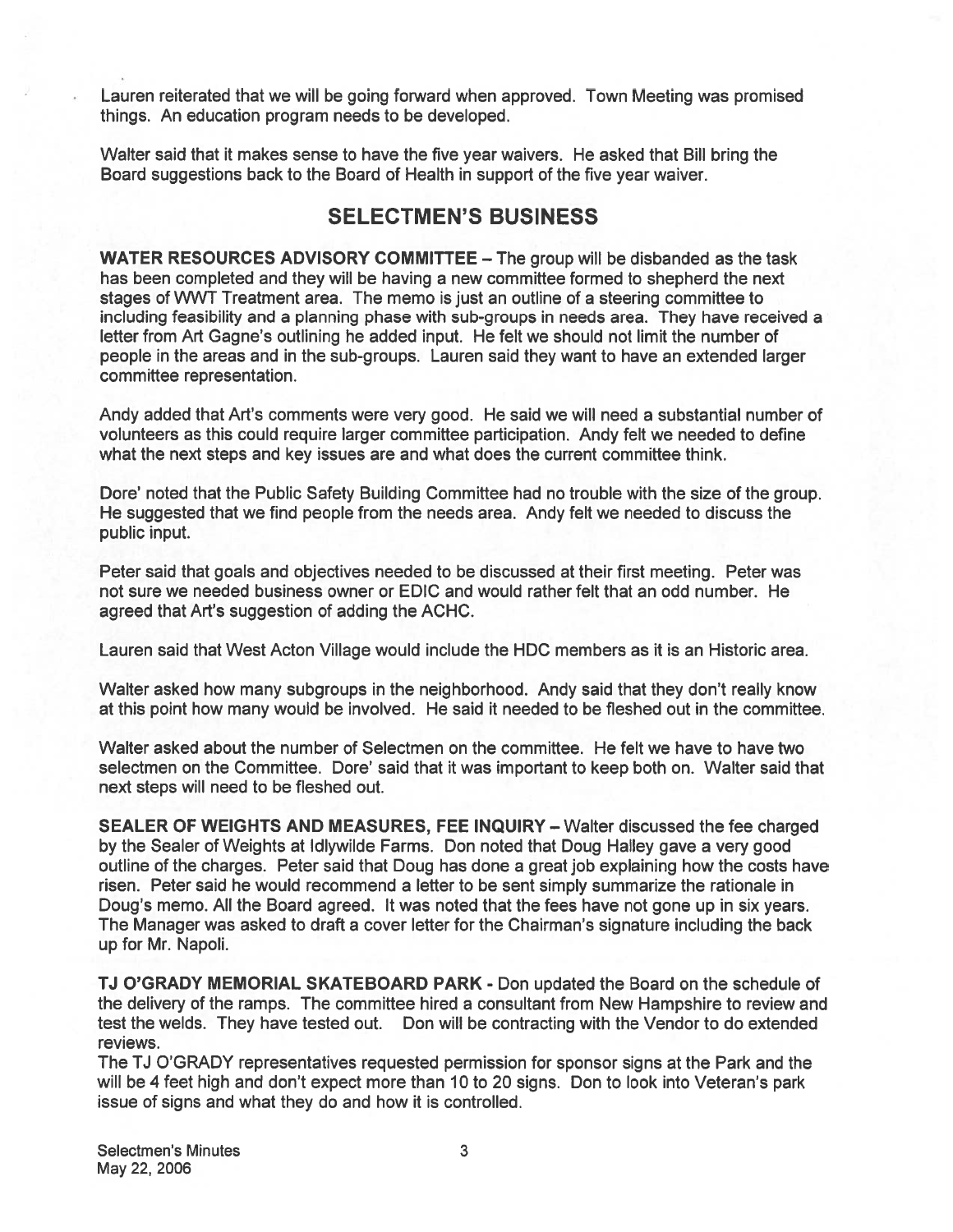Lauren asked about the signs. She asked if they would try it for <sup>a</sup> few years. Dore' said it should not obscure the view to the park.

Andy was concerned that they might have <sup>80</sup> feet of signs. He noted the ones that are at Veteran's Park are changed. He wanted <sup>a</sup> sketch for the placement, and see if we needed to review policy.

Walter wanted to have control of advertising signs and he wanted to look at <sup>a</sup> policy for signs and how long we should approve for. He thought that we might take this up later. Lauren thought that they should consider rotation or <sup>p</sup>laque to recognize those who supported the Park. They will discuss this later in the meeting or at the next meeting.

BOY SCOUT COURT OF HONOR — Selectman assigned will be Dote'

## OTHER BUSINESS

•

Dore' representing ANN, commented that we have not made progress like Concord has. He noted the protocol for disseminating information from the Police Chief. They have come to <sup>a</sup> halt at this time. Dore' said that if they looked at the organization of the committee and he felt it is flawed. They have had <sup>a</sup> severe weakness of sending out notices during the day time hours, as people work. He wanted to shift over to the dial up to contact neighborhood representation. He is concerned that we continue to maintain the representatives in the neighborhood. Dote' suggested the use of the peg channels to ge<sup>t</sup> the information out. The same is true about the radio station which has <sup>a</sup> limited range. This needs to be brought under the Town's tent and address liability issues that may be perceived.

Peter suggested that Town Manager come back with suggestions. Peter felt it would be <sup>a</sup> goo<sup>d</sup> topic for the State of the Town and drum up new members.

Lauren said that we have cohesive neighborhoods and there is interest in the neighborhoods.

Peter noted that he is waiting for an updated E-Mail Policy from the Town Manager. Peter is working on Don's review and asked for board input for the next meeting.

Lauren will be attending MAPC annual Meeting and there are elections to the MPO Transportation group. Lauren asked that the Chairman authorize her to represen<sup>t</sup> him at this meeting allowing her to vote. Manager will be preparing the letter for the Chairman's signature.

Lauren spoke about the parking lot and the fees that are increasing. Peter asked about <sup>a</sup> senior rate for the parking lot. He suggested that we might want to have <sup>a</sup> discounted rate.

Walter attended the Chinese School and came away with suggestions. It was suggested that <sup>a</sup> person from the school coordinate with the Town. He also suggested bringing them to the Arts Council's attention.

Walter briefed the Board on the Middlesex Retirement. PERC is sponsoring <sup>a</sup> meeting on retirement and he will be attending.

Andy suggested that we disband the Sculpture Park Committee as <sup>a</sup> resolution and easement were gained without the Town's further involvement.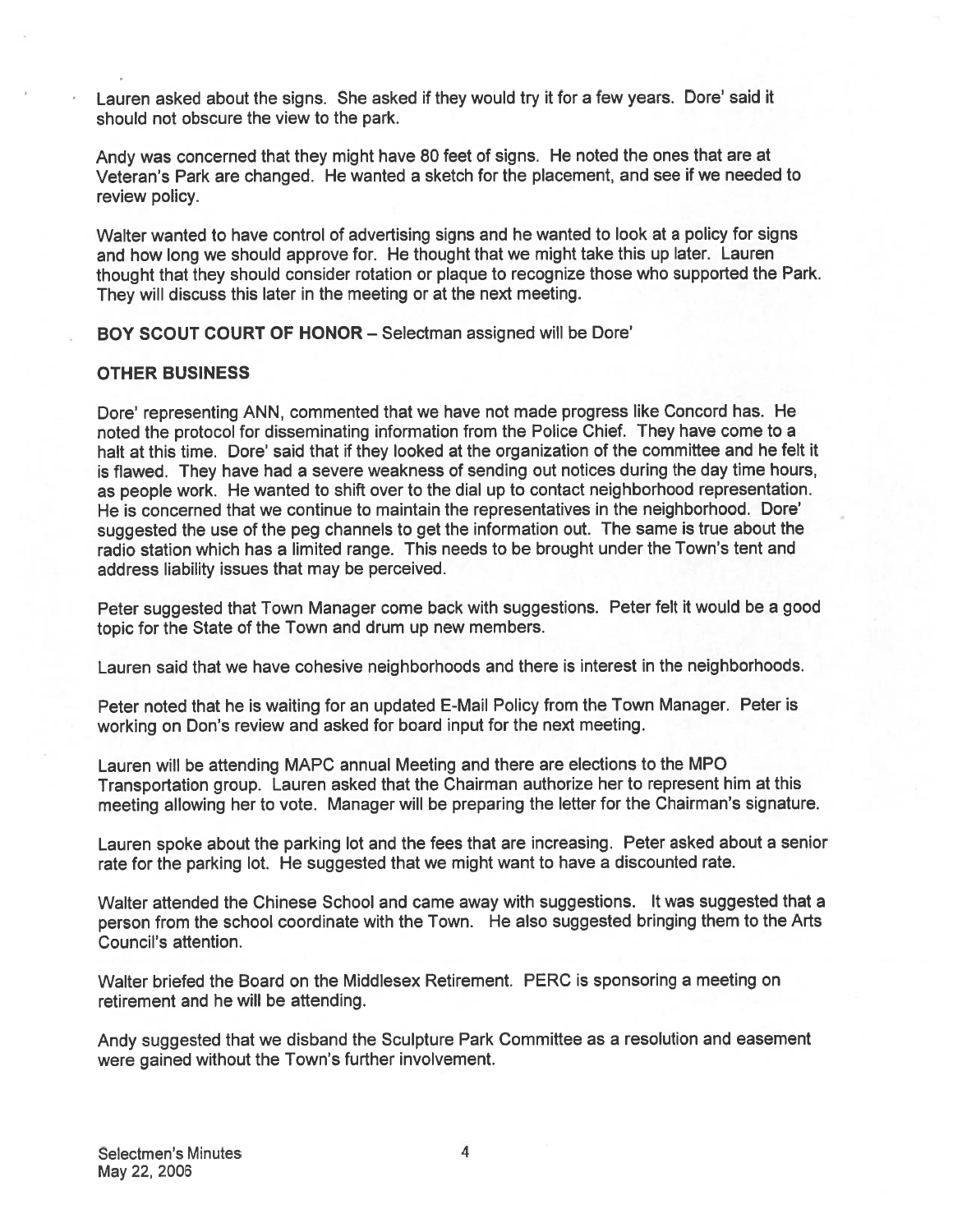# CONSENT AGENDA

DORE' HUNTER — Moved to approve with minutes and Davis Place held by Andy. PETER ASHTON — second. UNANIMOUS VOTE.

DORE' HUNTER — Moved to approve Minutes with changes, Davis Place and additional Extra Consent to accep<sup>t</sup> gift. ANDREW MAGEE — second. UNANIMOUS VOTE

Davis Place — Andy asked about the letter from Housing Development and made changes to the first page of the minutes of March 27, 2006 to reflect Mia Spies meeting with the Board.

## TOWN MANAGER'S REPORT

No Report

## EXECUTIVE SESSION

Lauren took roll call, all ayes. For the purpose of discussing Litigation.

 $\frac{\text{Kautu}}{\text{Carmonic}}$ <br>Christine Joyce/<br>Christine Joyce/

DATE

Selectmen's Minutes 5 May 22, 2006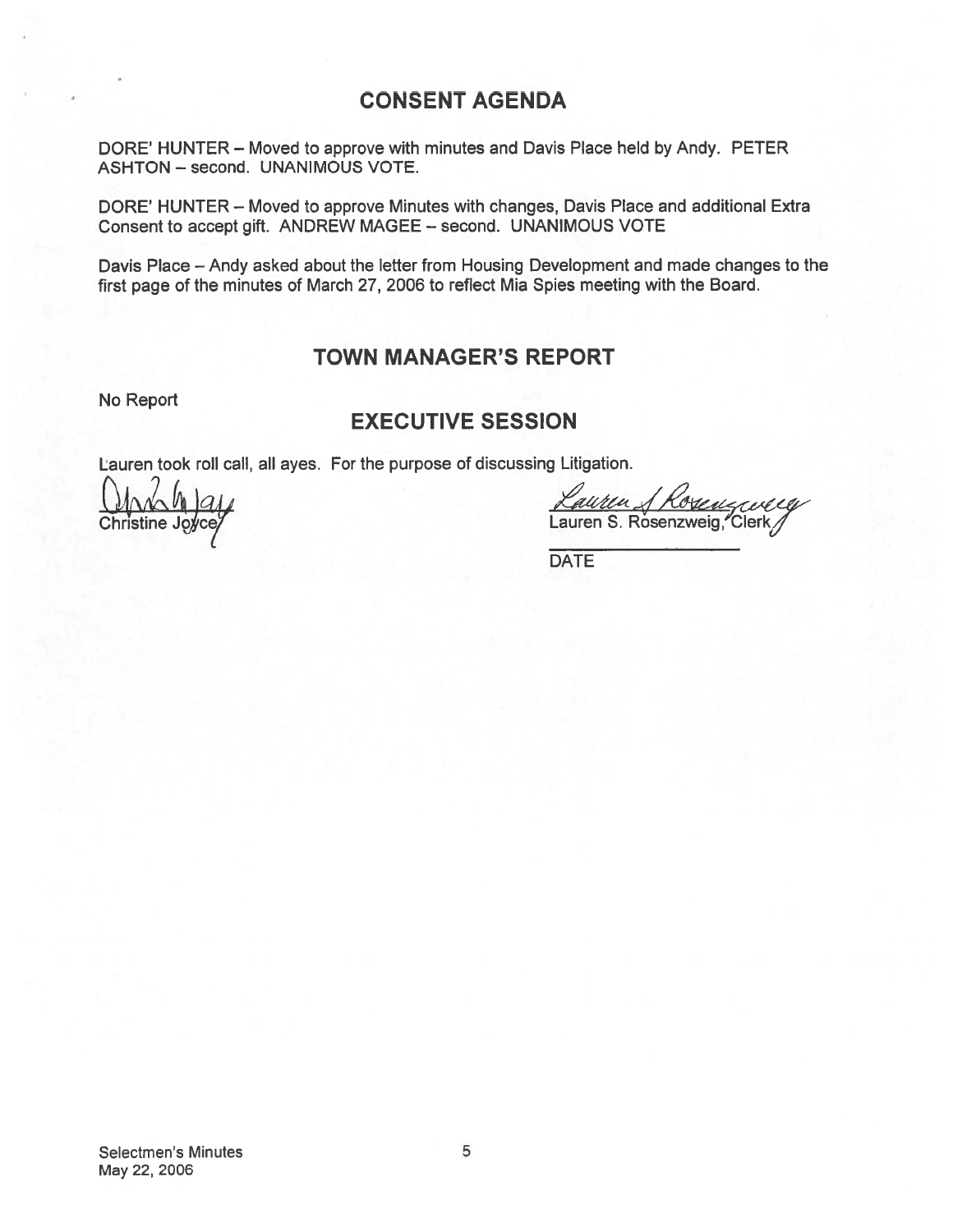# AGENDA BOARD OF SELECTMEN AND SEWER COMMISSIONERS' MEETING

# MAY 22, 2006

# Francis Faulkner Hearing Room Acton Town Hall 7:00 P.M.

#### Τ. CITIZENS' CONCERNS

II SEWER COMMISSIONERS' BUSNESS

# Ill PUBLIC HEARINGS & APPOINTMENTS

- 1. 7:05 OPERATIONAL MINUTE The Town Manager will give the Board <sup>a</sup> brief update on various topics.
- 2. 7:15 DOG HEARING, GERARD SULLO, 62 MAPLE STREET Enclosed please find materials in the subject regard, for Board consideration.
- 3. 7:45 TRANSPORTATION ADVISORY COMMITTEE (TAC) Members of TAC will be in to presen<sup>t</sup> their report/recommendations regarding Great Road.
- 4. 8:15 SEPTIC SYSTEM TITLE V WAIVER ISSUES, FLINTISPENCER ROAD NEIGHBORHOOD — Enclosed please find materials in the subject regard, for Board consideration.

# IV SELECTMEN'S BUSINESS

- 5. WATER RESOURCES ADVISORY COMMITTEE Enclosed please find materials from the Health Director in the subject regard, for Board consideration.
- 6. SEALER OF WEIGHTS AND MEASURES, FEE INQUIRY Enclosed please find materials in the subject regard, for Board consideration.
- 7. TJ O'GRADY MEMORIAL SKATEBOARD PARK Enclosed please find <sup>a</sup> reques<sup>t</sup> for Board permission to hang signs to honor sponsors, for Board consideration.
- 8. BOY SCOUT COURT OF HONOR, KEVIN T. LEMAIRE Enclosed please find an invitation to Mr. Lemaire's Court of Honor on June 18, 2006, for Board assignment.
- 9. OTHER BUSINESS
- VI CONSENT AGENDA